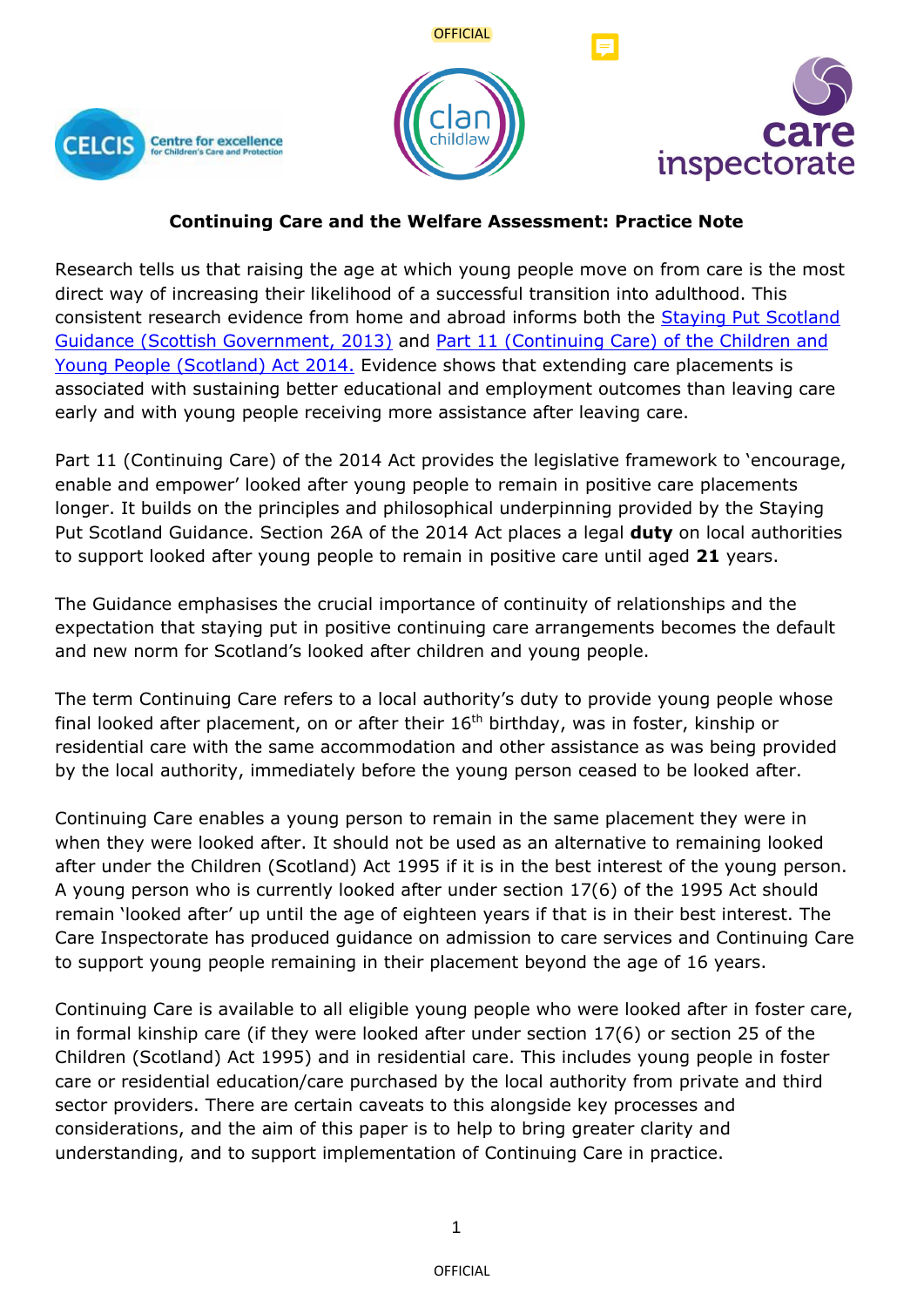





There are three circumstances where a local authority does not have a duty to provide Continuing Care to an eligible young person:

a) If the young person was accommodated in secure care immediately before ceasing to be looked after;

b) If the young person was in a care placement where the carer/provider has indicated that they are unable or unwilling to continue to provide the placement; or c) If the local authority considers that providing the care would significantly adversely affect the welfare of the person.

Notwithstanding points a) and b) above, the guidance clearly emphasises that the **only** reason for failing to provide Continuing Care is if to do so would significantly adversely affect the welfare of the young person (section 26A(5)(c)). This must be evidenced in a **Welfare Assessment** that meets the requirements of [The Continuing Care \(Scotland\) Order 2015](https://www.legislation.gov.uk/ssi/2015/158/contents/made) as soon as reasonably practicable before the person ceases to be looked after by the local authority.

### **Key considerations**

- A Welfare Assessment **must** be carried out.
- It is a legal duty on all local authorities for all prospective care leavers, and is not optional.
- The welfare assessment does not need to be a stand-alone assessment and can be incorporated into any existing young person's care plan/Looked After plan/Pathways Assessment and Plan – but it must be clear and explicit.
- There is a legal requirement to make a separate decision about welfare and to provide that decision in writing.
- The assessment has to be carried out within a reasonable time **before** the person leaves care
- The views of the young person must be taken into account and the views of family, anyone with parental responsibilities, carers and accommodation providers, school, college or university and health professionals can be sought and, when sought, must be taken into account.
- The local authority has to record all of these views in a written record and make that record available to the young person again 'as soon as reasonably practicable'
- The young person must be given the decision that comes from the Welfare Assessment and have it explained to them.

The regulations set out the things that must legally be considered by the local authority in carrying out a Welfare Assessment so that this is intended as a comprehensive analysis of what support and accommodation the young person needs and will need into adulthood. It is something that should take time – it is intended to take time.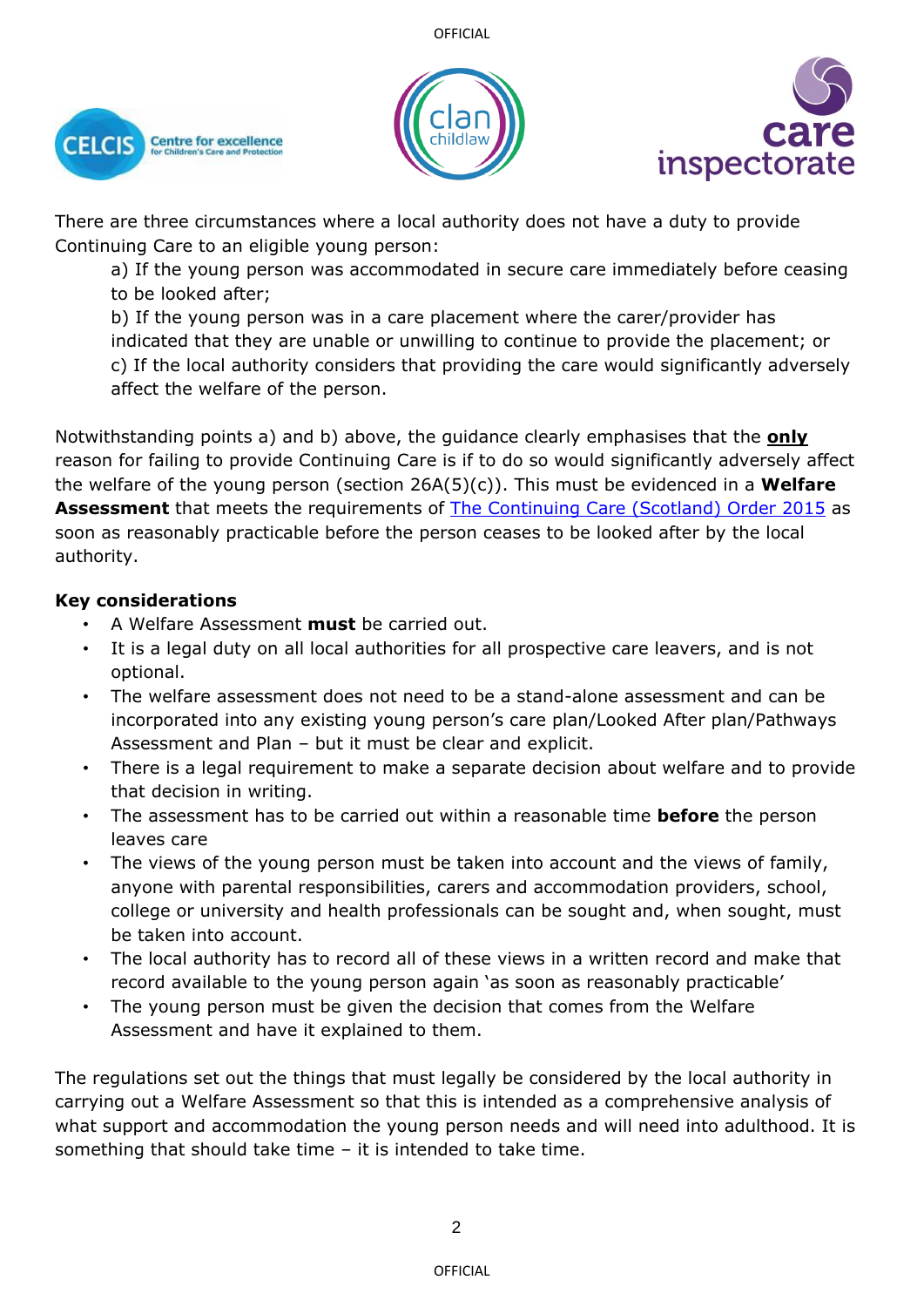





The involvement of the young person at an early stage should also ensure that they can exercise their right to seek advocacy or advice if needed. The local authority must seek and have regard to the views of the young person. However, a welfare assessment must be carried out, and continuing care provided, even where the young person cannot or does not wish to give their views or attend and participate in any meetings.

# **The Welfare Assessment should cover**:

- The young person's emotional state, day-to-day activities, personal safety, influences and identity.
- Family relationships, children, other caring responsibilities, life story, friends and relationships with other significant people including carers.
- General health (including any mental health needs), contact with health services, medical conditions and disabilities and emotional and mental wellbeing.
- Schooling, skills and experience, qualifications and certificates, training and work.
- Future plans for study, training or work.
- The young person's current accommodation arrangements, practical living skills, accommodation options for the future and any support required for everyday living.
- Sources of income, outgoings, savings and debts, requirement for financial support and budgeting skills.
- Knowledge of their rights and legal entitlements, any previous or current involvement in legal proceedings, including criminal proceedings as a victim, witness, or alleged perpetrator.

A comprehensive, holistic person-centred assessment would generally cover all of the above points as a matter of good practice. These key points align with the key considerations of both the SHANARRI wellbeing indicators and what should be included in a comprehensive and holistic pathways assessment.

The above points clarify the legislative requirements when undertaking a Welfare Assessment. We would, however, also refer practitioners and managers to the Continuing Care (Scotland) Order 2015 itself and to the underpinning principles and philosophy of care outlined in the Staying Put Scotland Guidance. Continuing Care should be considered the default option for young people who are looked after away from home on, or after, their  $16<sup>th</sup>$ birthday, and they should be 'encouraged, enabled and empowered' to stay put in positive care placements. Individual care plans and service planning processes should anticipate, expect and plan for children and young people electing to 'stay put', with relational practice informing, guiding and supporting this. Additionally, service planning and commissioning processes should anticipate, expect and plan for young people remaining in positive care placements as a matter of course.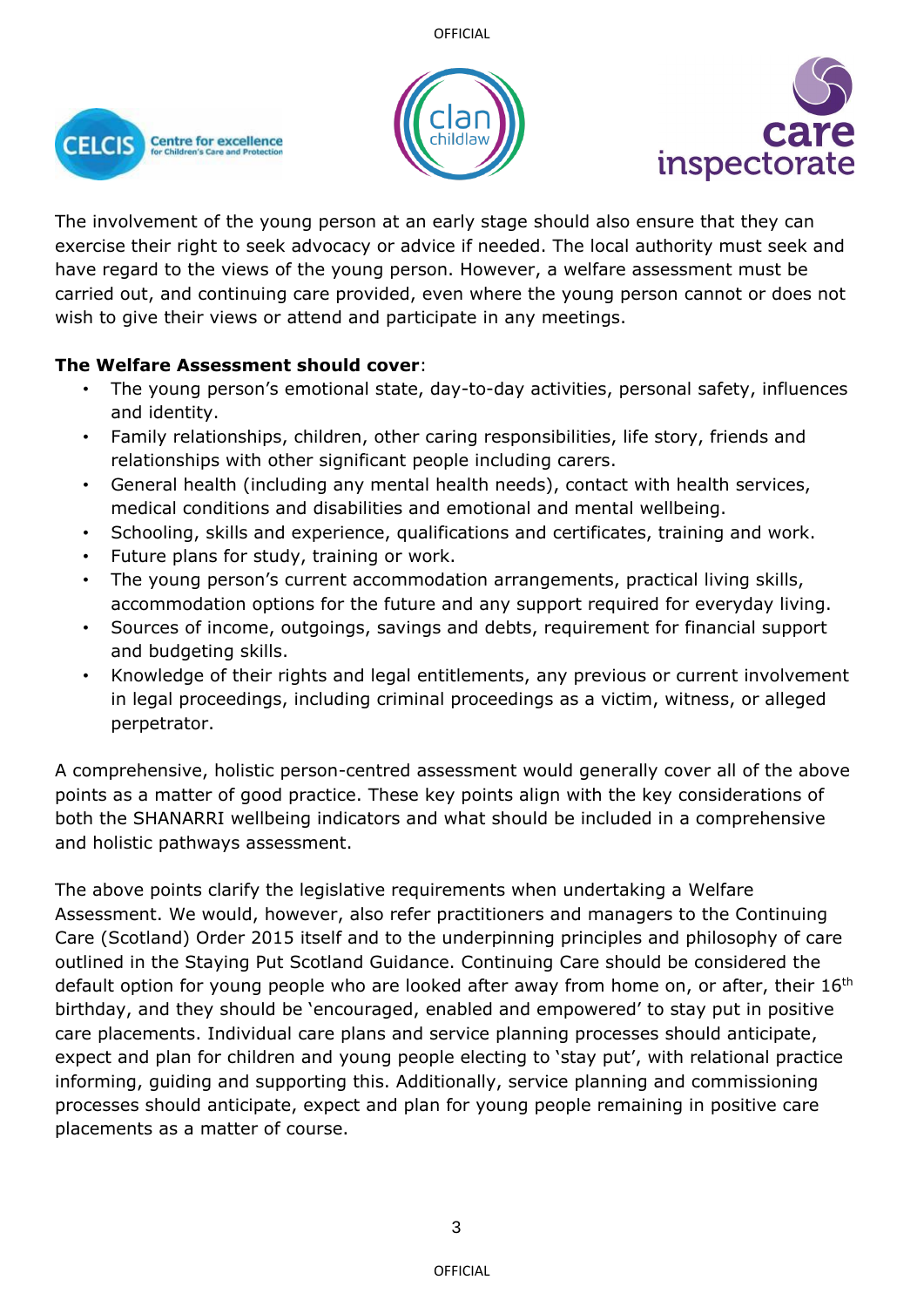**OFFICIAL** 







### **References**

Care Inspectorate (2019) Guidance for services on the provision of Continuing Care [https://www.careinspectorate.com/images/Guidance\\_for\\_services\\_on\\_the\\_provision\\_of\\_con](https://www.careinspectorate.com/images/Guidance_for_services_on_the_provision_of_continuing_care.pdf) [tinuing\\_care.pdf](https://www.careinspectorate.com/images/Guidance_for_services_on_the_provision_of_continuing_care.pdf)

Care Inspectorate (2020) *Matching Looked After Children and Young People: Admissions Guidance for Residential Services* [https://hub.careinspectorate.com/media/4033/admissions-guidance-for-residential](https://hub.careinspectorate.com/media/4033/admissions-guidance-for-residential-services.pdf)[services.pdf](https://hub.careinspectorate.com/media/4033/admissions-guidance-for-residential-services.pdf)

Cashmore, J. and Paxman, M. (2006*) Predicting after-care outcomes; the importance of 'felt' security.* Child and Family Social Work, 2006, 11, 232-241

CELCIS (2014) *The Children and Young People (Scotland) Act 2014, Parts 10 and 11 (Aftercare and Continuing Care),* CELCIS Inform Briefing [https://www.celcis.org/files/3914/5563/2193/Children\\_and\\_Young\\_People\\_Scotland\\_Act\\_Pt](https://www.celcis.org/files/3914/5563/2193/Children_and_Young_People_Scotland_Act_Pt_10_and_11_New.pdf) 10 and 11 New.pdf

Mann-Feder, V and Goyette, M. eds. (2019) *Leaving Care and the Transition to Adulthood,* New York: OU Press

McGhee, K. (2017) *Staying Put and Continuing Care: The Implementation Challenge* https://www.celcis.org/files/4215/0641/7391/2017 Vol\_16\_2\_McGhee\_K\_Staying\_Put\_and Continuing Care The Implementation Challenge.pdf

Scottish Government (2013) *Staying Put Scotland: Providing care leavers with connectedness and belonging* <http://www.scotland.gov.uk/Resource/0043/00435935.pdf>

Scottish Government (2014) *Children and Young People (Scotland) Act 2014* [http://www.legislation.gov.uk/asp/2014/8/pdfs/asp\\_20140008\\_en.pdf](http://www.legislation.gov.uk/asp/2014/8/pdfs/asp_20140008_en.pdf)

The Continuing Care (Scotland) Order 2015 <https://www.legislation.gov.uk/sdsi/2015/9780111026618/contents>

Scottish Government (2015a) *Children's Social Work Statistics Scotland 2013-14.* ISSN 1479-7569<http://www.gov.scot/Resource/0047/00474429.pdf>

Scottish Government (2015b) *Children and Young People (Scotland) Act 2014: Guidance on Part 11: Continuing Care.* <http://www.gov.scot/Publications/2016/11/4644>

Stein, M. (2012) *Young People Leaving Care*. London: Jessica Kingsley